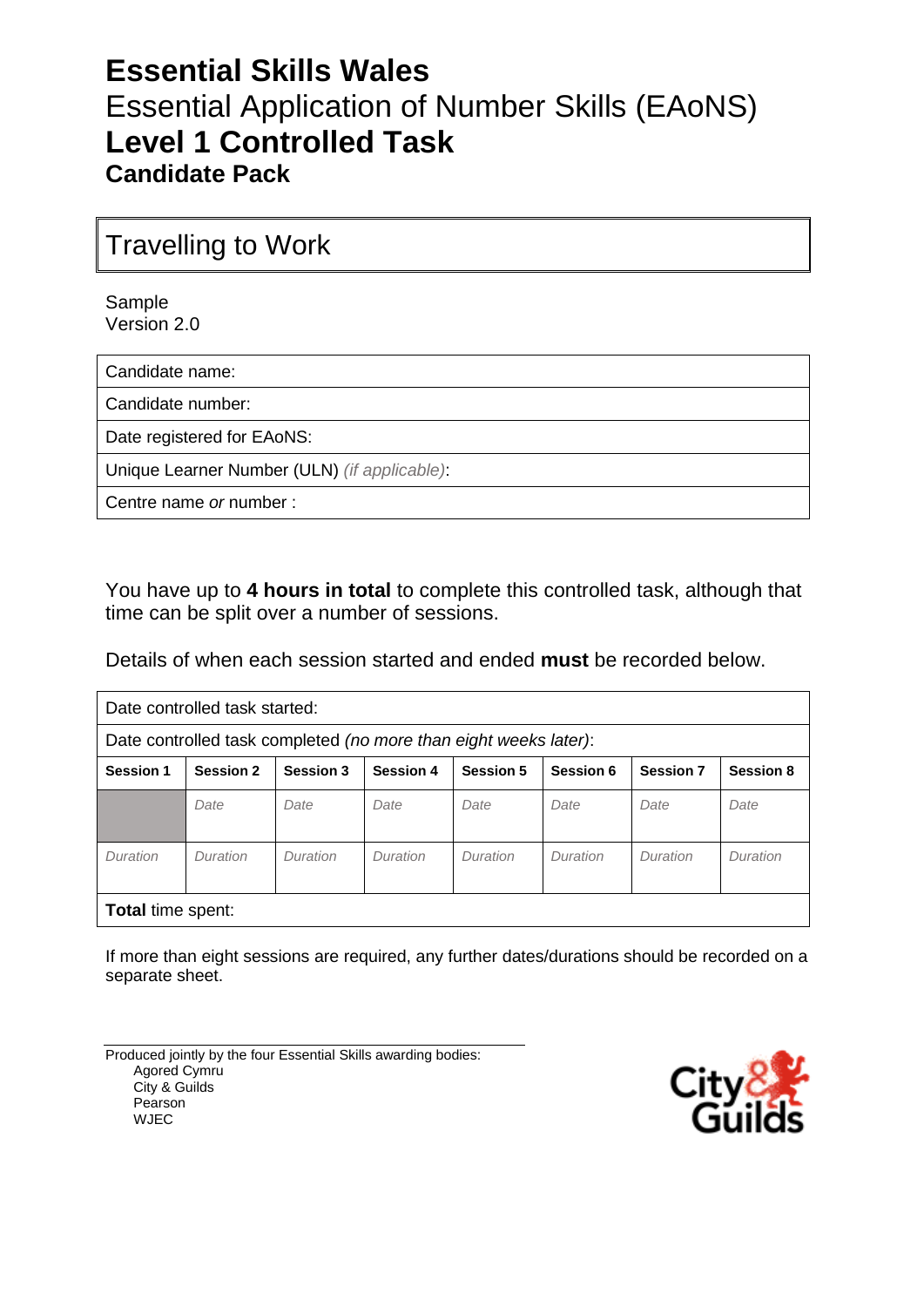## **This task pack contains a scenario, a set of instructions and some source material.**

- Make sure you read through the scenario, instructions and source material carefully before you start.
- You will be supervised throughout your time working on this task, although during that time you can use most of the equipment that would normally be available to you in a real-life situation (this may include accessing the internet).
- All work submitted must be **entirely** your own. You are not allowed to be given any help with the skills that are being assessed through this controlled task.
- Make sure you hand in all of your work at the end of **each** session. You are not allowed to take any task materials away with you, or have access to these between sessions.
- Make sure you **sign the declaration** at the back of this pack at the end of your final session working on this task.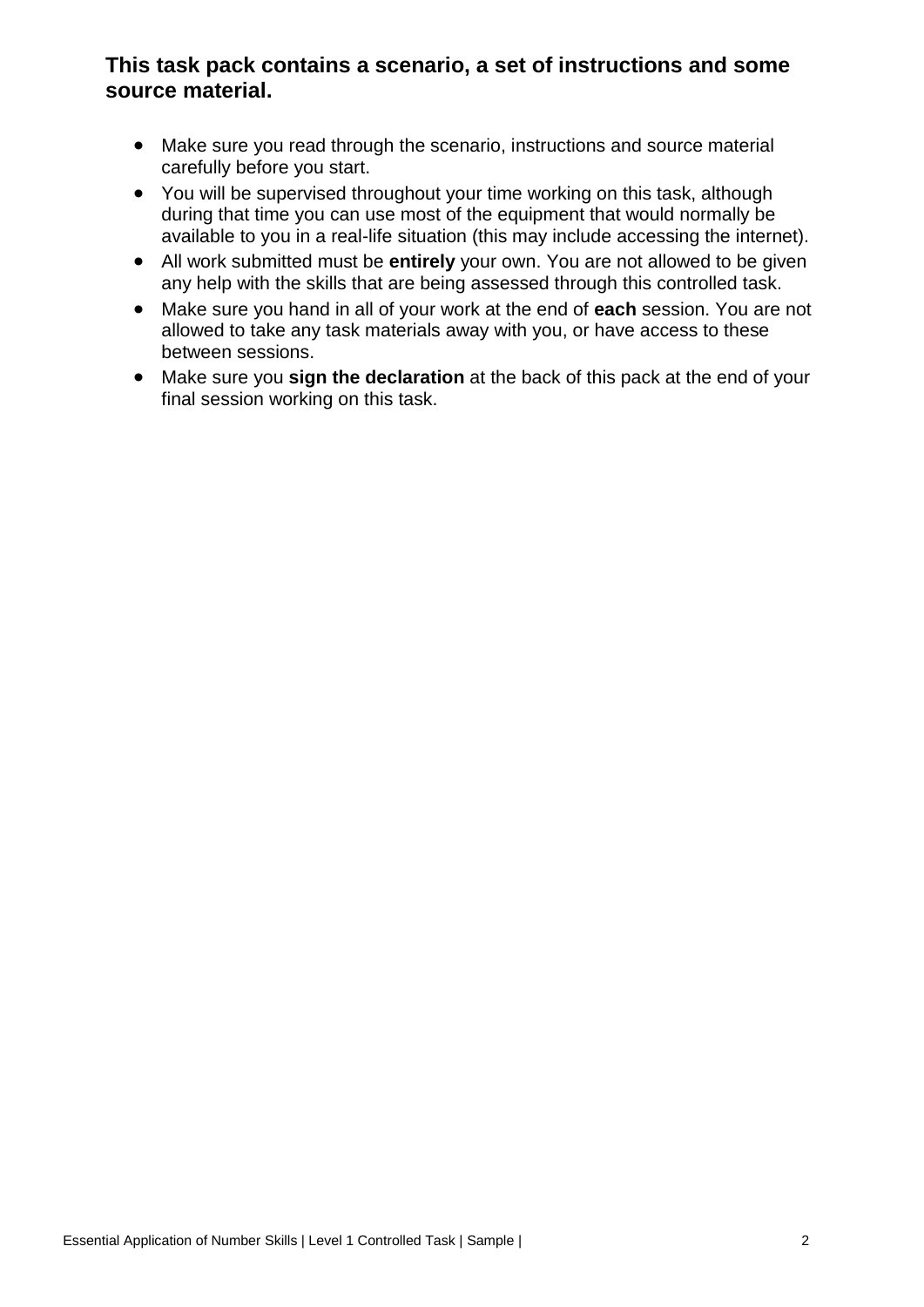## **What you need to find out**

### **Scenario**

A friend is considering buying a car to get to work instead of using public transport.

The aim of this task is to:

- investigate the cost of buying a car
- compare the cost of driving with the cost of using public transport
- make a recommendation based on your findings.

### **What you need to do**

#### **Part 1**

Make a detailed plan to show how you will do this task.

You must consider:

- the information you need to find
- the calculations you need to do
- how to present your findings.

(Total for Part 1: 4 marks)

### **Part 2**

You must:

- use Source 1 to work out the average (mean) price of new cars. Give your answer to the nearest £10
- choose one of these cars. State which make and model of car you have chosen
- use Source 1 to work out the price of your chosen new car after the discount
- compare, for your chosen car,
	- $\circ$  the price of a new car without the discount
	- $\circ$  the price of a new car with the discount
	- $\circ$  the price of a used car
- present your findings in a suitable way (table, chart, diagram or graph)
- comment on your findings

You must:

- do at least one calculation without a calculator
- show all the calculations you do. If you use a calculator, make a note of what you put into the calculator. If you use a spreadsheet, make a note of the numbers and the formulas you use.

Remember to check your calculations.

(Total for Part 2: 13 marks)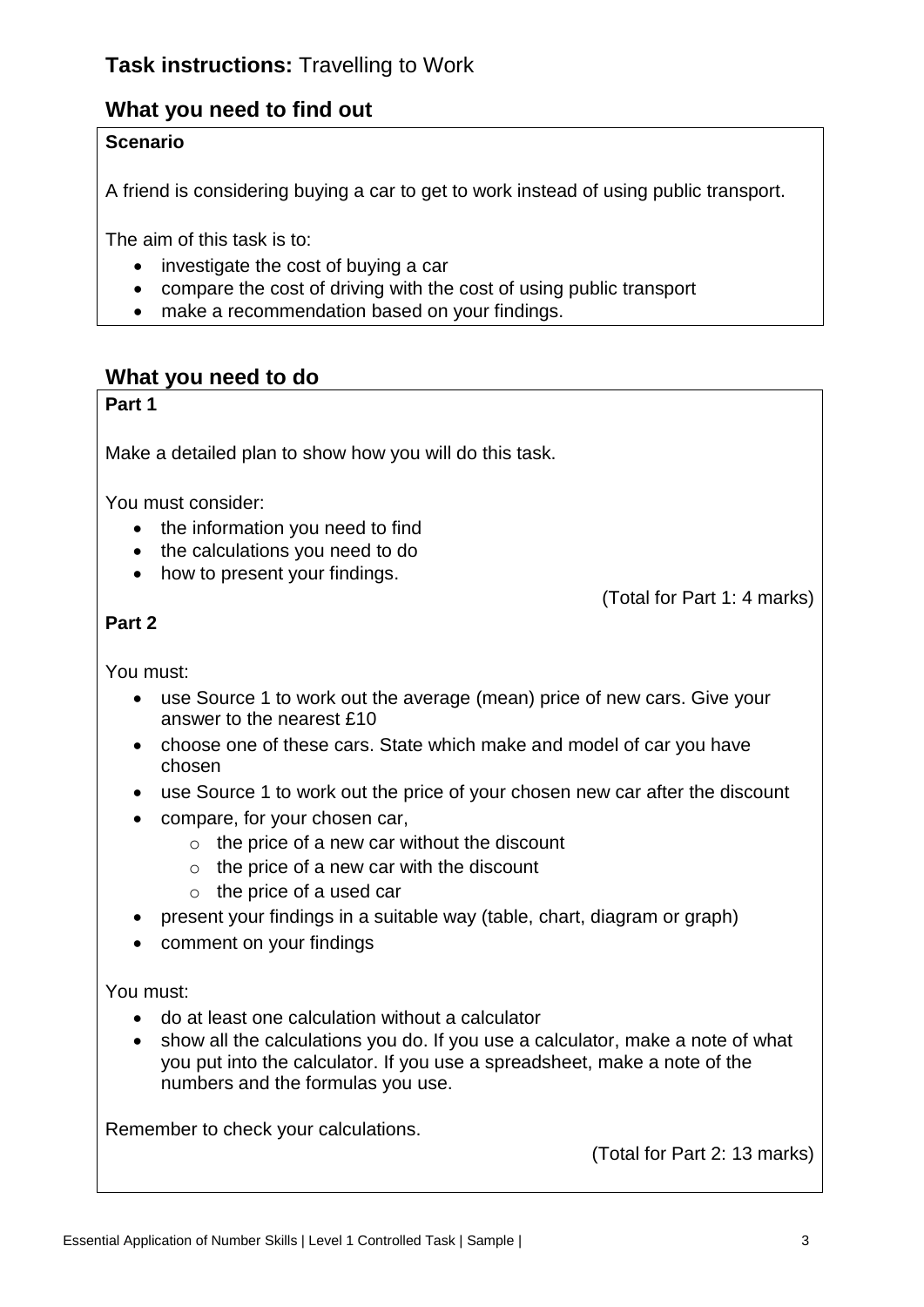#### **Part 3**

Your friend travels 40 miles a day, 5 days a week.

You must:

- use Source 2 to work out the cost per day of using public transport
- use Source 3 to work out the cost per day of travelling in the car you have chosen in Part 2
- present your findings in a different way to Part 2 (table, chart, diagram or graph)
- compare your findings
- recommend how your friend should travel to work and give a reason.

(Total for Part 3: 9 marks)

### **Resources you should use:**

#### **Source 1**

Table - Prices of cars

#### **Source 2**

• Information on cost of public transport

#### **Source 3**

• Bar chart - Running costs of small cars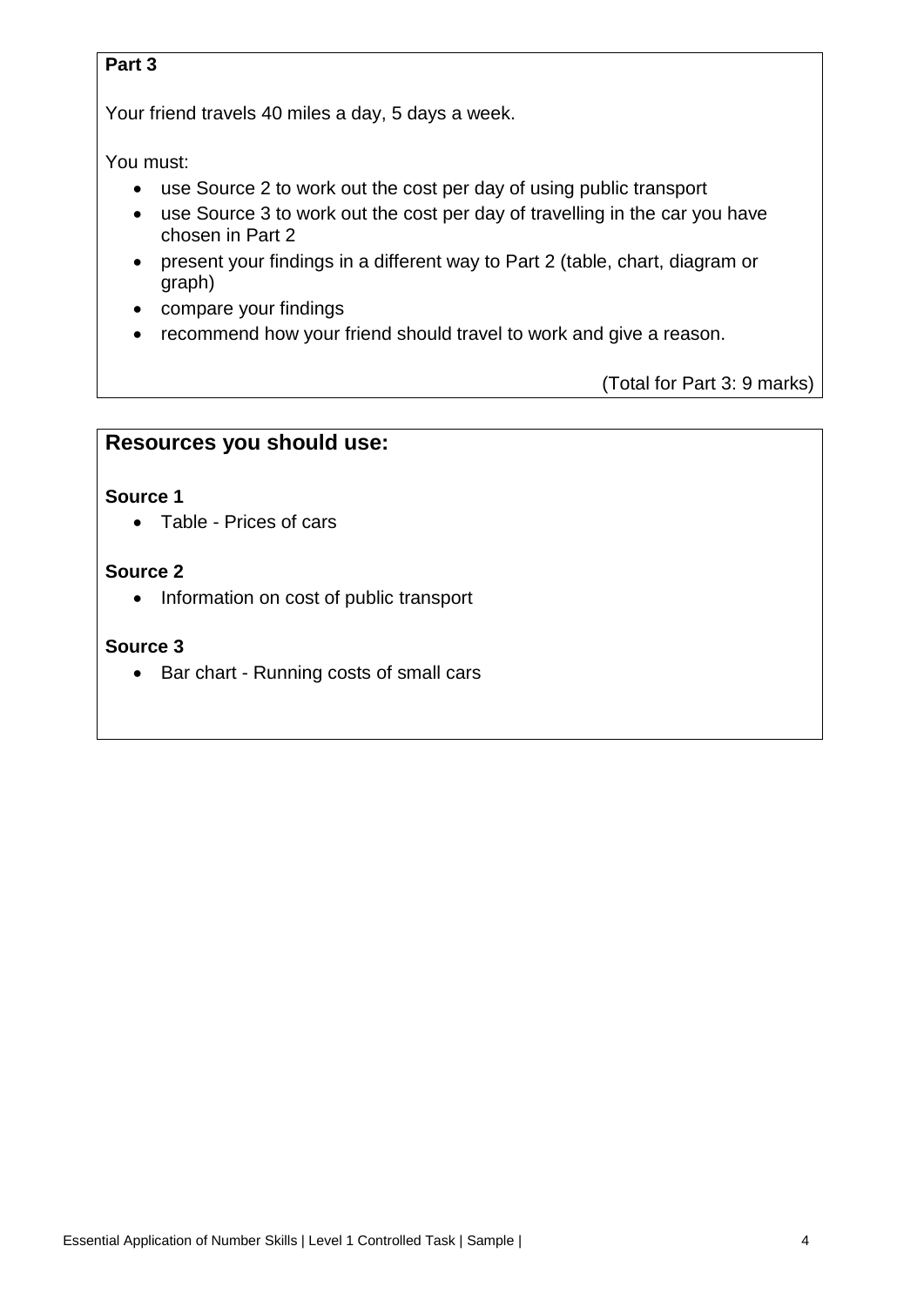## **Source 1 Table - Prices of cars**

| <b>Make and</b><br>Model  | <b>New Price</b> | <b>Discount if bought</b><br>new at some<br>dealers (%) | <b>Used Price</b><br>$(18$ months old*) |
|---------------------------|------------------|---------------------------------------------------------|-----------------------------------------|
| D1 compact                | £8345            |                                                         | £6700                                   |
| P5 hatchback              | £9375            | 5                                                       | £5625                                   |
| F21 city                  | £10145           | 10                                                      | £9000                                   |
| H <sub>10</sub> hatchback | £8705            | 5                                                       | £7000                                   |
| B <sub>20</sub> micro     | £13750           |                                                         | £12400                                  |
| R <sub>15</sub> hatchback | £8345            |                                                         | £7000                                   |
| S <sub>11</sub> compact   | £8355            | 5                                                       | £7000                                   |
| K7 hatchback              | £8275            | 5                                                       | £7000                                   |
| T8 hatchback              | £8695            |                                                         | £7250                                   |
| V4 hatchback              | £10900           | 10                                                      | £9000                                   |

\*Prices will vary according to the mileage and condition of the car.

## **Source 2 Information on cost of public transport**

£25.90

5 day railcard

£32.00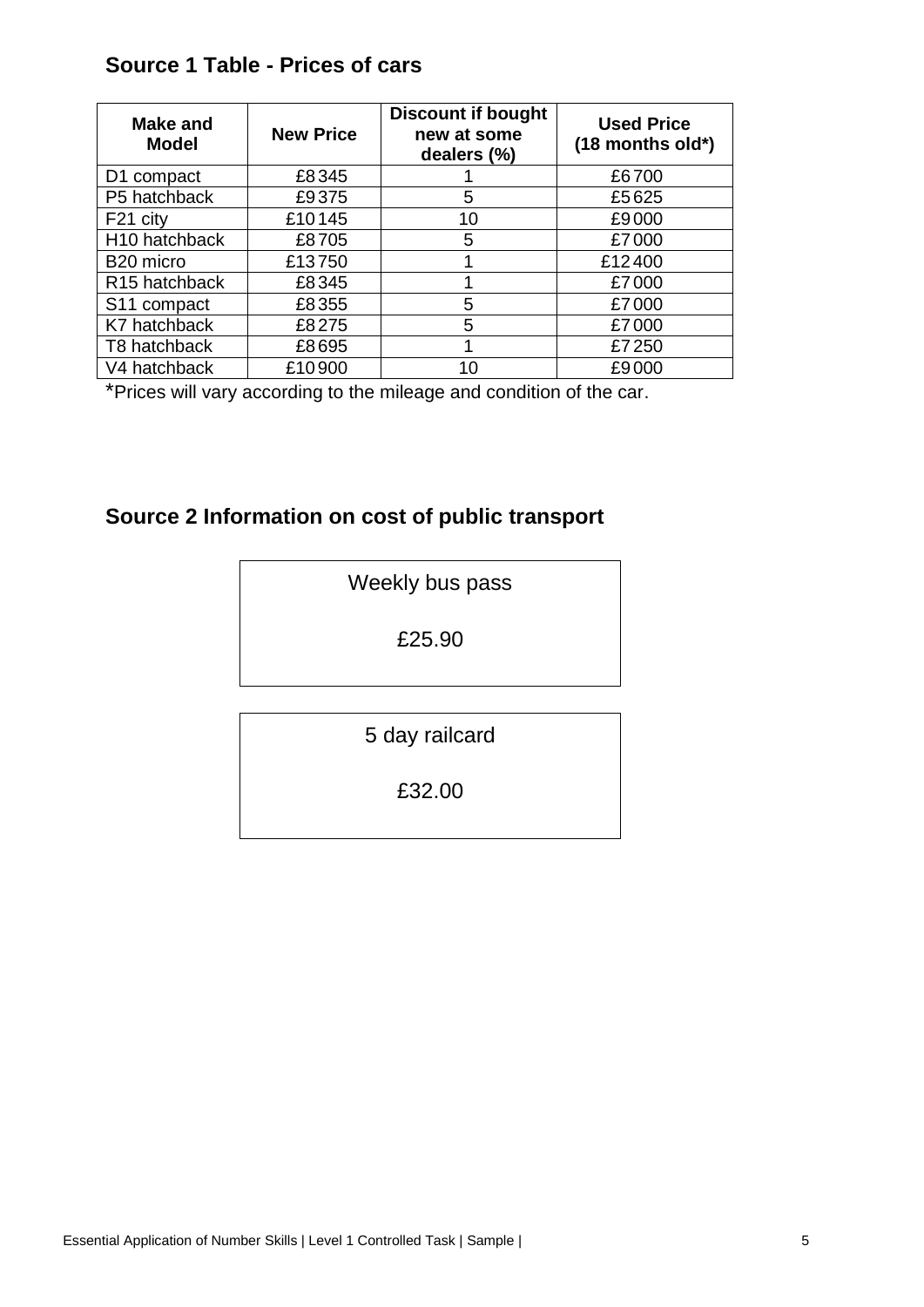# **Source 3 Bar chart – Running costs of small cars**



**Running costs of small cars**